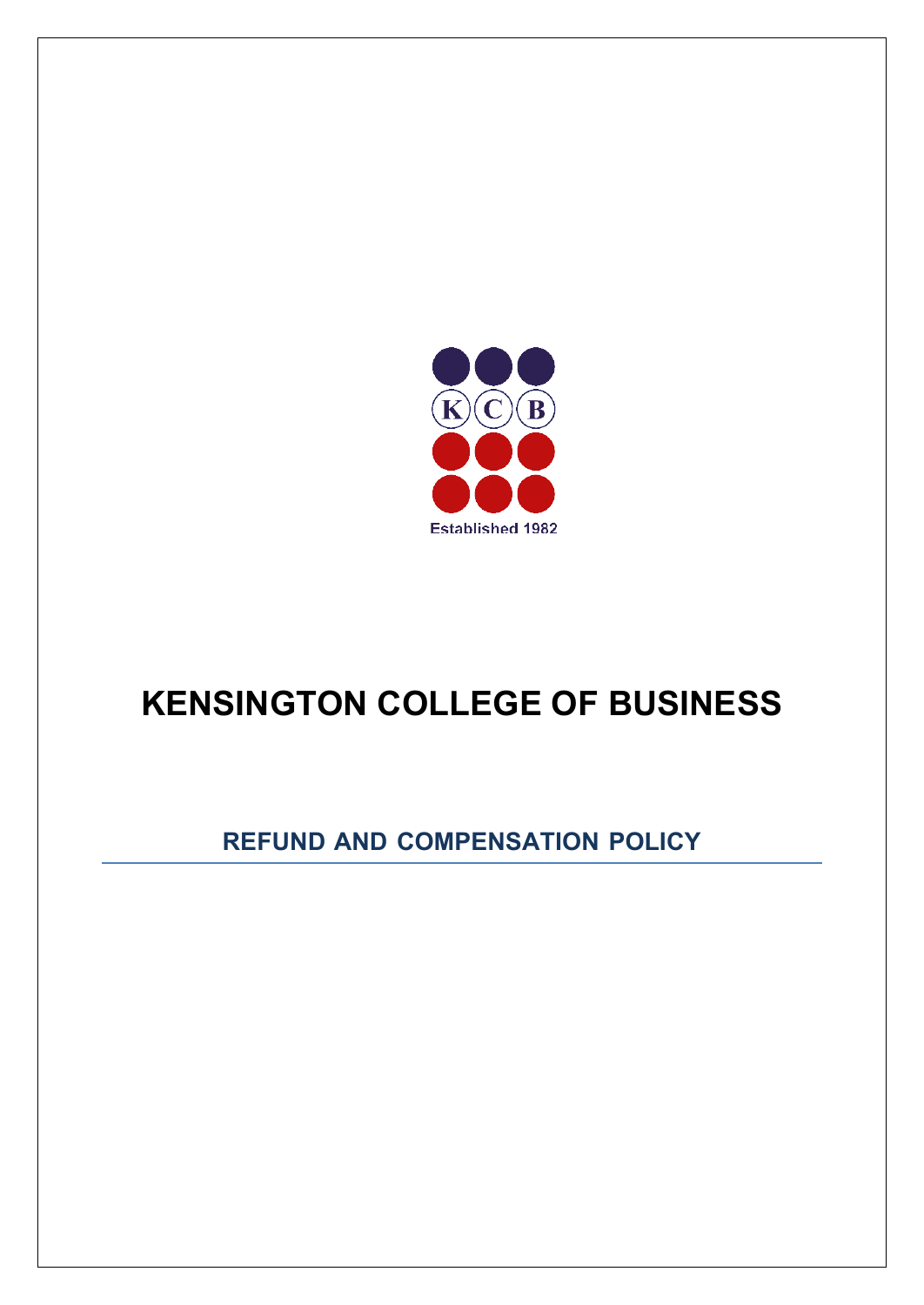# **Table of Contents**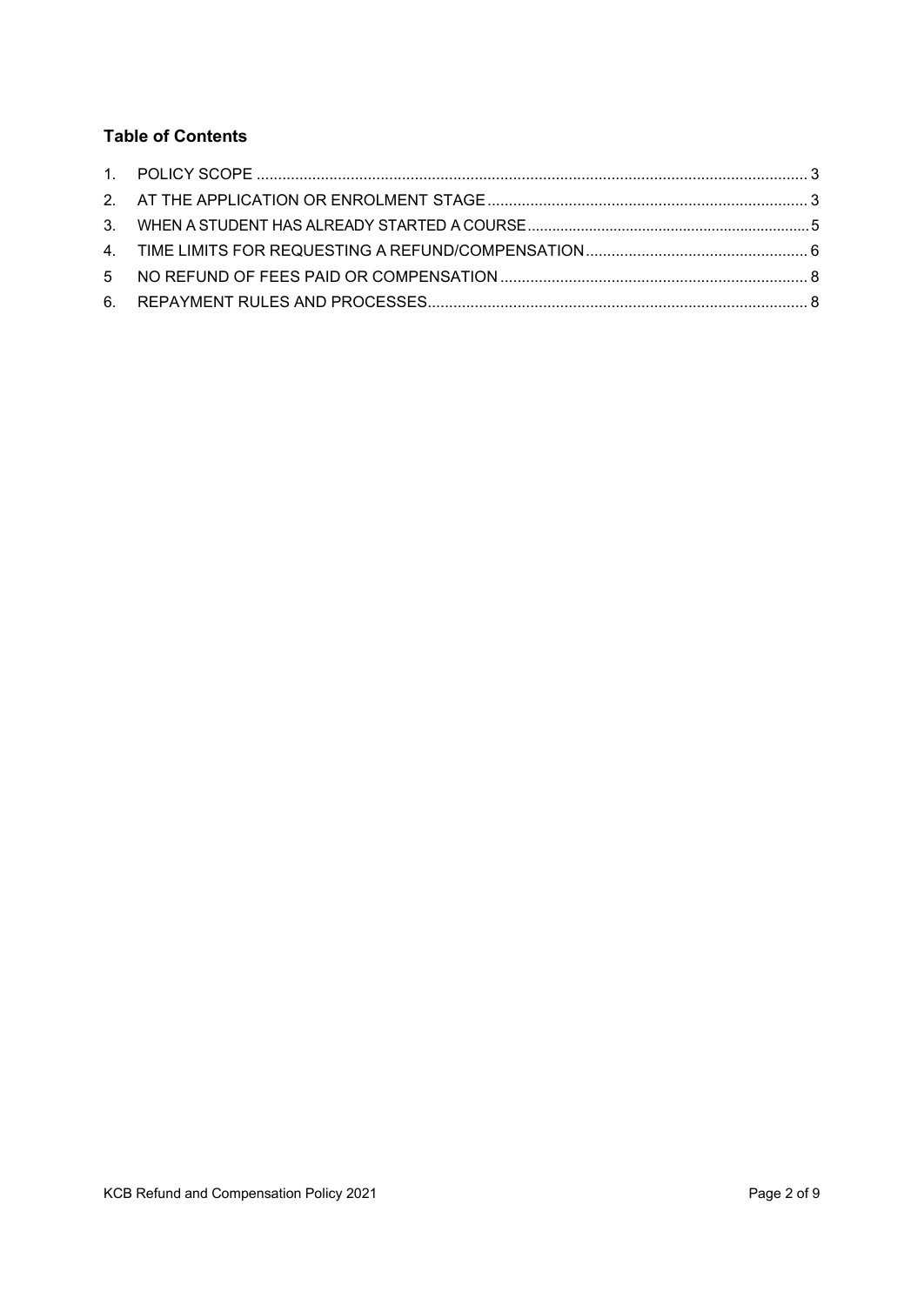# <span id="page-2-0"></span>**1. POLICY SCOPE**

This policy sets out the terms of refunds or compensation that the College will consider paying to students who would be eligible for a refund/compensation in the circumstances described below. This policy covers all categories of students of the College.

Although all refunds/compensation payments are at the discretion of the College, the aim of this policy is to provide guidance on how fee refunds/compensation payments are calculated and paid by the College. This policy relates to payments received directly from any current/former student or sponsor or from the student loans company in relation to tuition fees. In all cases, any other debt owing to the College will be subtracted from any refund due/compensation payable.

The policy will be reviewed on an annual basis.

# <span id="page-2-1"></span>**2. AT THE APPLICATION OR ENROLMENT STAGE**

A full refund of fees paid can be given in the following circumstances:

# **2.1 Where the College is unable to provide the academic course initially offered**

#### **2.1.1 Evidence required**

- The letter from the College confirming withdrawal of the offer of a place on the programme on which the student was offered a place and;
- A letter from the student confirming they do not wish to accept the offer of an alternative course at the College and so wish to withdraw their application;
- Submission of a completed withdrawal form;
- Submission of a Refund request form.

#### **2.1.2 Exceptions**

None

# **2.2 Where the College withdraws an offer of enrolment, before the start of the course, for any reason**

#### **2.2.1 Evidence required**

- A letter from the College confirming withdrawal of the offer of a place on the programme to which the student applied;
- Submission of a completed Withdrawal form;
- Submission of a Refund request form.

# **2.2.2 Exceptions**

Where the student has provided us with incomplete or incorrect information.

**2.3 Statutory rights:** New students have a statutory right to cancel their contract (enrolment) with the College and withdraw from their course within 14 calendar days of the completion of that contract (enrolment). Withdrawal within this period will not incur any fees and so any fees already paid will be refunded in full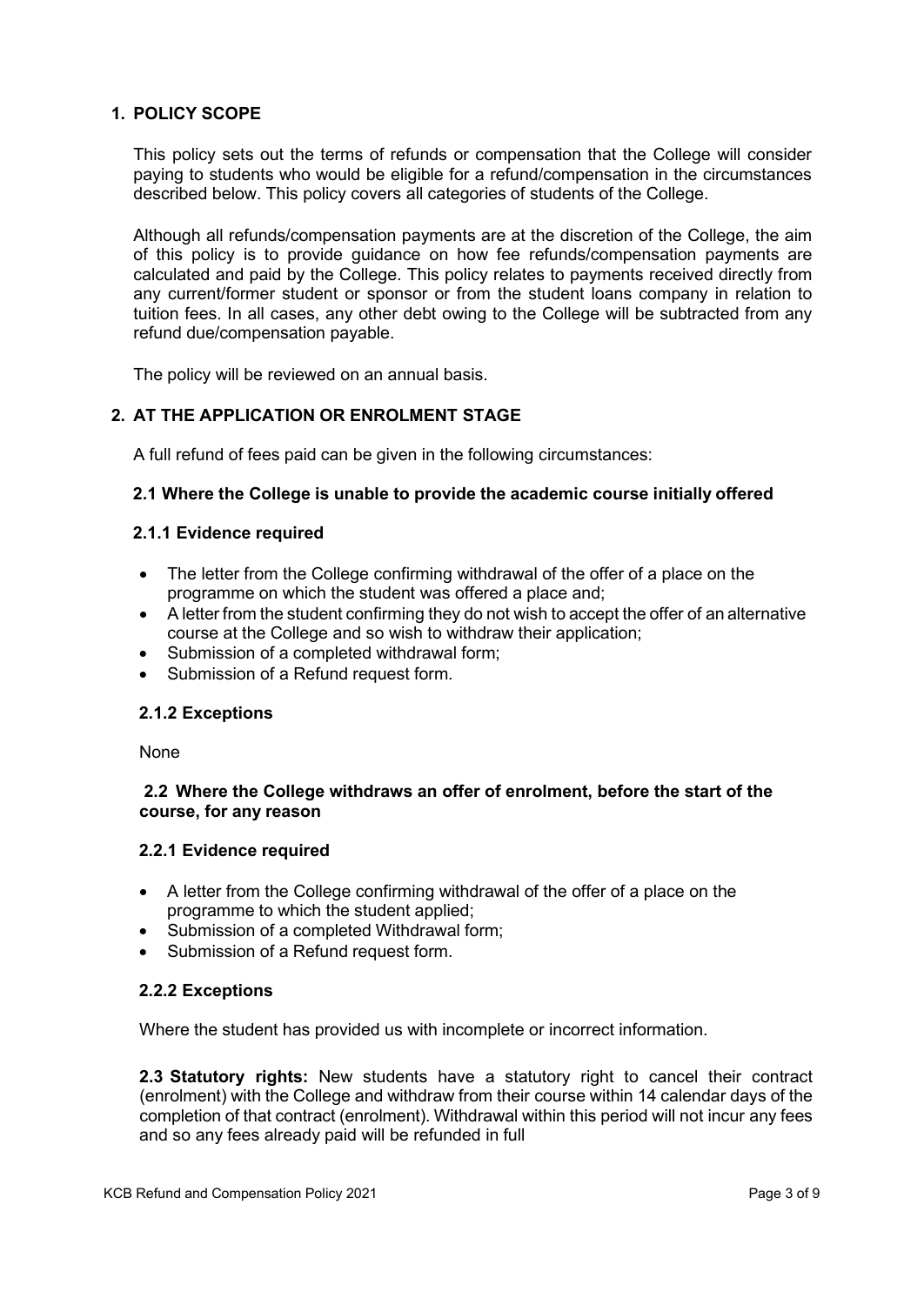# **2.3.1 Evidence required**

A letter dated no more than 14 days after the student was enrolled from the student confirming they wish to withdrawfrom the programme on to which they have been enrolled.

- Submission of a completed Withdrawal form
- Submission of a Refund request form

#### **2.3.2 Exceptions**

None

**2.4 Consideration for a fee refund may, on a case by case basis, be given to students who have withdrawn/suspended due to exceptional circumstances (which do not include academic or financial reasons). This must be approved by both the Registrar and the Board of Governors**.

#### **2.4.1 Evidence required**

In this case, the student must submit the College refund request form together with a supporting letter setting out the reasons why the student is requesting a refund.

This letter must be accompanied by any evidence the student can provide that will support the reasons given in the letter.

- Submission of a completed Withdrawal form
- Submission of a Refund request form

#### **2.4.2 Exceptions**

Not applicable as a fee refund is at the discretion of the Board of Governors.

#### **2.5 Where an international [non-UK/EU] student is refused a student visa which they need to have in order to come to study in the UK**

#### **2.5.1 Evidence required**

Where a student is requesting a refund on the basis of visa refusal, a full submission of relevant documentation must be submitted within five working days of receipt of the document) and this is especially important where a student is going to cancel their admission or withdraw from the College, having had their visa refused. A student must submit the Refusal letter as soon as possible or they risk becoming ineligible for the refund on the basis of the disciplinary offence of failing to keep the College informed about their visa status.

Where an International student pursues their right of appeal / administrative review / judicial review the College still expects to be informed about the visa refusal as soon as it has been received and to be informed about the outcome of the appeal/review within a similar time-frame of that subsequent decision.

The College requires all relevant documentation regarding a visa refusal to be sent to KCB to ensure that we are able to meet our compliance requirements. We will also make a judgement which takes into account the basis of the visa refusal.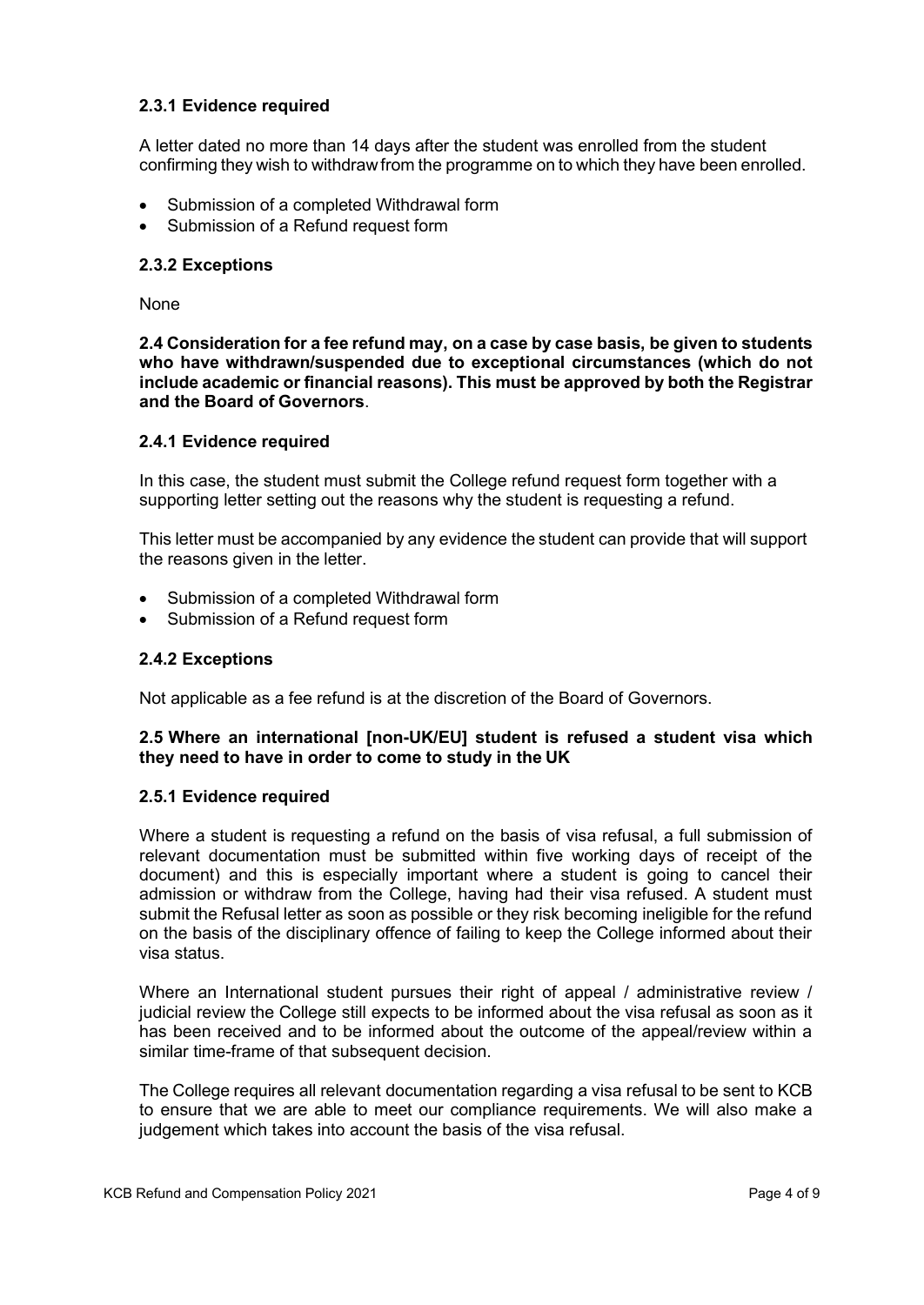# **2.5.2 Exceptions**

Cases where visa applications are refused, or existing visas are curtailed under the general grounds for refusal of entry clearance or leave to remain in the UK, or where a student has provided incomplete information to the College, will not be eligible to receive a refund (except in the most exceptional of circumstances, at the discretion of the Board of Governors).

A full list of the general grounds of refusal can be found on the UKVI website.

A further exception to the approval of refunds on the basis of visa refusal include (but are not limited to):

Undisclosed immigration history. This will include any previous time spent in the UK, study in the UK, previous UK visas, visa refusals, and immigration offences.

Please note that while this includes immigration matters which lead automatically to visa refusal under the general grounds of the Immigration Rules, it also includes cases where the student wilfully or negligently failed to provide all information regarding previous study in the UK, resulting in the College not having been able to make a correct judgement on an applicant's eligibility for sponsorship, including (but not limited to):

- i. where a new course of study will take a student over the time-limit as a student on a student visa in the UK, or
- ii. where the College is unable to properly assess and/or provide an accurate statement of 'academic progression' (which requires the College to have knowledge of the relation between previous study in the UK and the new course being offered- full details can be found on the UKVI website);
- iii. also with reference to any new Policy Guidance published by the UKVI, even when enacted subsequent to the student's application.

<span id="page-4-0"></span>**3. WHEN A STUDENT HAS ALREADY STARTED A COURSE** which is then discontinued, a fee refund or compensation can be paid in the circumstances set out in the Student Protection Plan.

# **3.1.1 Programme discontinuation resulting in the student transferring to an alternative programme at this College**

Where a programme is discontinued and students transfer to an alternative programme of study at this College with tuition fees different from the original course, the College will charge students the lower of the two fees for their continuing studies inclusive of any bursary that has been awarded. Where the fees of the new programme are less than those of the discontinued programme, the College will refund or adjust future fees already paid. If a student is transferring to an alternative programme at this College following discontinuation of their original programme but suffers a disrupted year as a result (i.e. not able to complete that year's programme of study due to discontinuation of provision and that year of study will not count towards completion of the new degree), any tuition fees already paid for the affected year will be refunded.

#### **3.1.2 Programme discontinuation resulting in the student transferring to an alternative programme at this College with a change of location**

Where a programme is discontinued and students accept an alternative programme of study at the College which is delivered at a location substantially removed/distant fromthe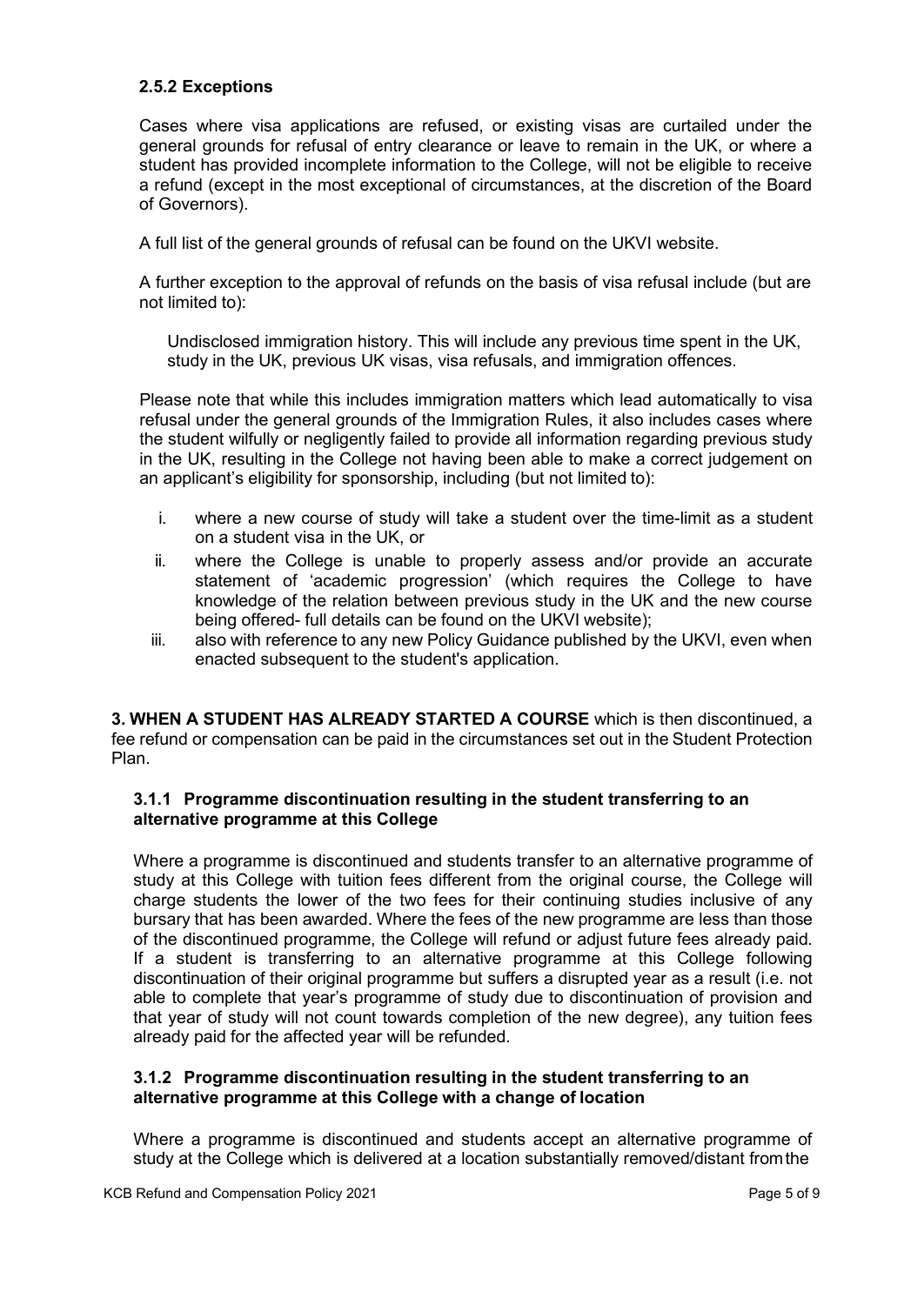location of the original course, the College will provide students with adequate compensation in respect of additional travel costs that are incurred as a result of transferring programme.

# **3.1.3 Programme discontinuation resulting in the student transferring to an alternative programme at another UK college or university**

Where a programme is discontinued and students transfer to an alternative programme of study at another college or university, the College will utilise student transfer arrangements to enable a transfer to the new University. Where the transfer involves students receiving 'credit' at the receiving university, through an approved prior learning mechanism for study undertaken at this College, no refund will be offered in relation to the elements of study which count towards that credit. Refunds of tuition fees incurred at this College will be provided in respect of elements of study which do not receive credit for future study at a receiving College or University.

Where the transfer to another College or University involves a disrupted semester or year of study that does not count towards the new degree, the College will refund the tuition fees for the disrupted period of study.

# **3.1.4 Programme discontinuation resulting in student withdrawal**

If the College will not be able to "teach out" current students on a discontinued programme of study, students (or their sponsor or the Student Loans Company) will be offered a refund of any fee payments made towards that programme of study in the year of the discontinuation, when the student is required to withdraw from the College as a result of the programme discontinuation. The refund of fees will only apply to tuition fee costs incurred in the year in which the academic programme ceases to be offered.

#### **3.2 Maintenance costs**

Where a student has to withdraw from the College due to discontinuation of provision without being able to complete the year of study, consideration will also be given to providing compensation of maintenance costs incurred in the year of the withdrawal. Eligible maintenance costs would include travel costs, the cost of academic materials, accommodation and catering costs. The maximum refundable amount for maintenance costs will be aligned with the maximum maintenance loan available from the Student Loans Company in the year of the student withdrawal. Students would be asked to provide evidence of expenditure. The amount of compensation payablewould be determined on a case by case basis taking into account the duration of study completed in that year and the circumstances of each student.

# <span id="page-5-0"></span>**4. TIME LIMITS FOR REQUESTING A REFUND/COMPENSATION**

The College hereby sets out the time-limits on submitting a valid refund request.

If a student does not apply for a refund within 3 months [14 days for statutory refund requests] from withdrawal/cancellation, no refund will be given and the amount to be refunded will be written off. Sums under £50 will automatically be written off.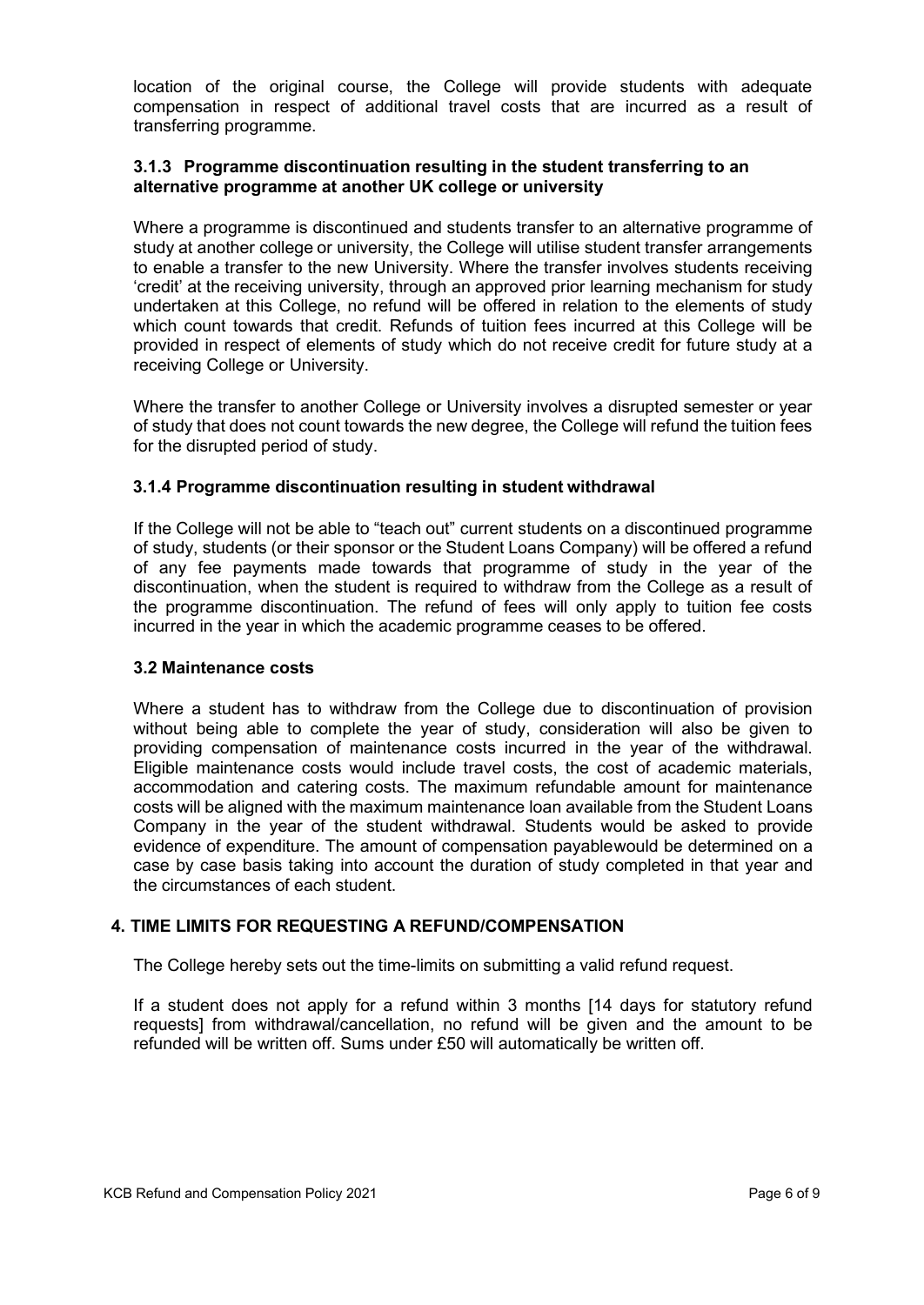# **4.1 Visa Refusals**

**The visa refusal letter must be submitted within five working days of the student receiving the refusal notice** or the student shall be in breach of the Terms and Conditions and shall thereby be considered ineligible for a refund.

Please note that the stated time-limits to make a **refund request within 3 months** below do not imply that a student may wait 90 days, before submitting the visa refusal letter to the College.

#### **For a new applicant:**

In addition to requiring an applicant to submit the visa refusal letter within five days of receipt, the College requires any requests for a refund to be made within a time limit of **3 months** to the College.

# **A continuing student**

A continuing student who receives a visa refusal decision when applying for leave to remain to complete their course of study (irrespective of whether the application is from inside or outside of the UK) will also be eligible to apply for a refund. For such a request to be considered, the student must have:

- Remained within the terms and conditions of the College with particular reference to prompt submission of relevant documentation;
- Confirmed their withdrawal to the College Compliance Department, completing all necessary Withdrawal and Refund request forms;
- Submitted the Visa Refusal letter within five working days of receipt;
- Submitted the formal request for a refund within **3 months** of the visa refusal or exhaustion of rights of appeal/review, where appropriate (with full documentation submitted);
- In such cases, the student's profile will be reviewed by College management who shall have the right to charge full fees (as stated in the application form at the time of application) for the parts of the course already studied (in-line with the fee-scale; not including package fee discounts).

Where an applicant will not be in a position to make a refund request within the relevant time-frame, an extension may be granted, at the discretion of the Board of Governors (if, for example, an applicant has received a visa refusal and is awaiting the outcome of a Judicial Review which may take them past the deadline, the applicant will be granted an extension on their refund request deadline on submission of all relevant documentation relating to the Judicial Review). The refund request will be judged on its merits, but will also take into account justification of failure to apply for the refund within the specified time limits and may be rejected solely on this basis.

# **4.2 Withdrawal from or Discontinuation of the Course at the College for any reason other than a visa refusal**

Any requests for a refund must be made to the College, within a time limit of **3 months** except in the case of the statutory cooling off period when the maximum time allowed is 14 days.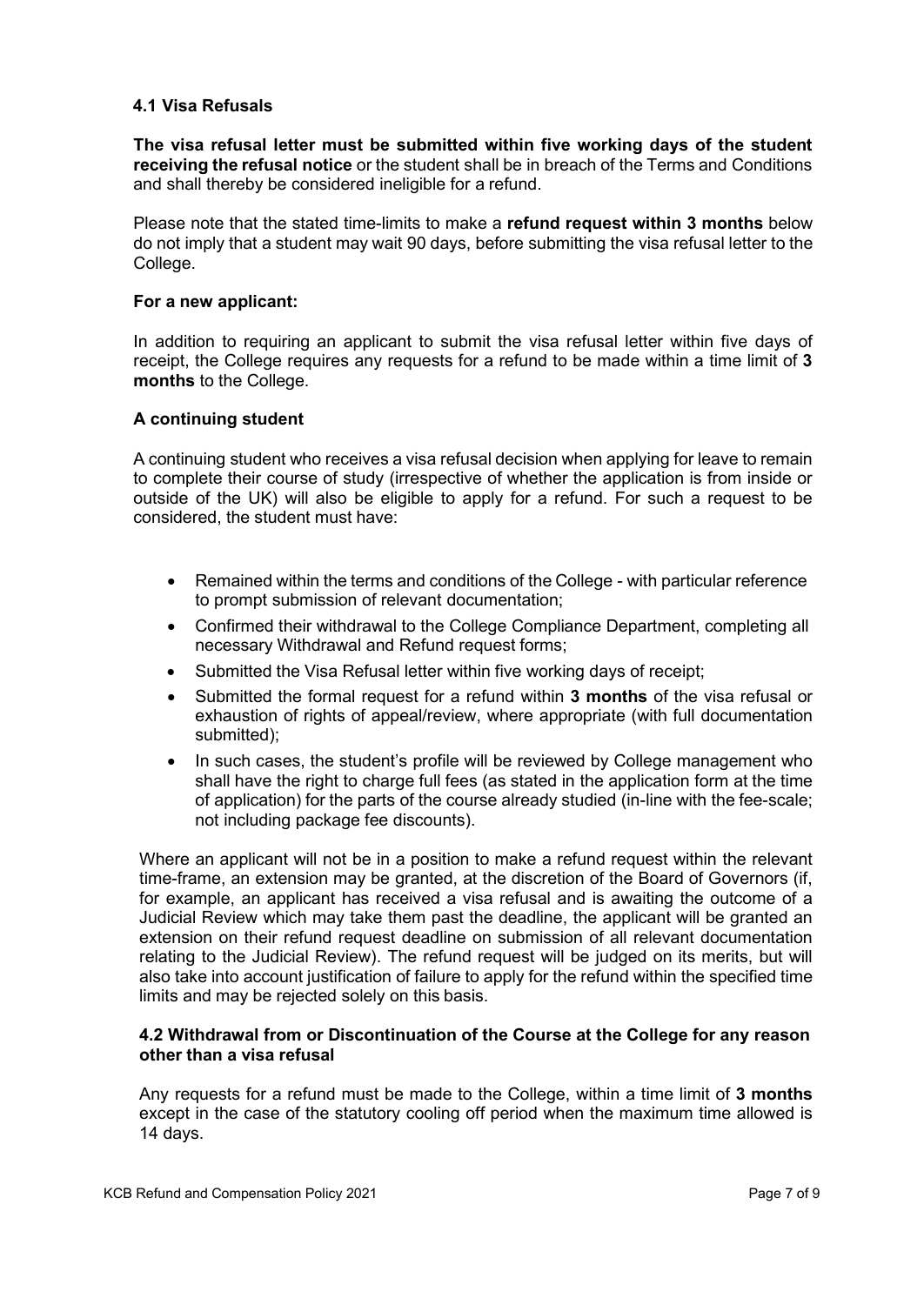# <span id="page-7-0"></span>**5 NO REFUND OF FEES PAID OR COMPENSATION will be given if**

#### **5.1 The student is expelled from the College**

• In the event that a student's studies have been terminated by the College for academic, financial or disciplinary reasons, a student will be liable to pay full fees for each term that they have commenced.

Please also note that the College will reserve the right to expel students, therefore without giving recourse to a refund, where we find:

•Evidence that documentation used in an application was false- irrespective of whether it leads to visa refusal or withdrawal of sponsorship/SLC support. In such cases, the student will be expelled and the matter reported to the UKVI/SLC/Sponsor.

Undisclosed criminal convictions and / or custodial sentences received (before starting the course or during the course) while a student, irrespective of whether or not this leads UKVI to curtail the existing visa and place the student under a deportation order or withdrawal of sponsorship/SLC support. The College shall also reserve the right to enact disciplinary action upon any student who has a visa refused or sponsorship/SLC support withdrawn due to an offence (such as submission of false documents which were also provided to the College for admission). In such cases, the College shall reserve the right to forfeit fees only.

# **5.2 For CGUUKI Courses**

Fees paid for CGIUKI courses are non-refundable, except where the College exercises its right to cancel the course due to insufficient enrolments.

Registration with CGIUKI and for the examinations is the sole responsibility of the student and the College will not accept refund requests if a student applies for CGIUKI tuition at KCB, but is subsequently unable to register with CGIUKI.

# <span id="page-7-1"></span>**6. REPAYMENT RULES AND PROCESSES**

This policy covers all students of the College. It covers:

- i. students in receipt of a tuition fee loan from the Student Loans Company;<br>ii students who pay their own tuition fees: and
- students who pay their own tuition fees; and
- iii. students whose tuition fees are paid by a sponsor.

In all cases, tuition fees and other costs will only be refunded to the original feepayer/sponsor (whether Student Loans Company, individual student or sponsor of a student), except where express approval is given to make payment to a third party. In such cases the signature of the fee payer authorising the arrangement will be required.

Where a student's account is in credit as a result of a fee adjustment or overpayment, the College may request that the credit balance is carried forward into the following academic year instead of refunding it.

For students who are not in the UK or have received a visa refusal, the College would expect to make repayment to an overseas account. Where a student is due to leave the UK